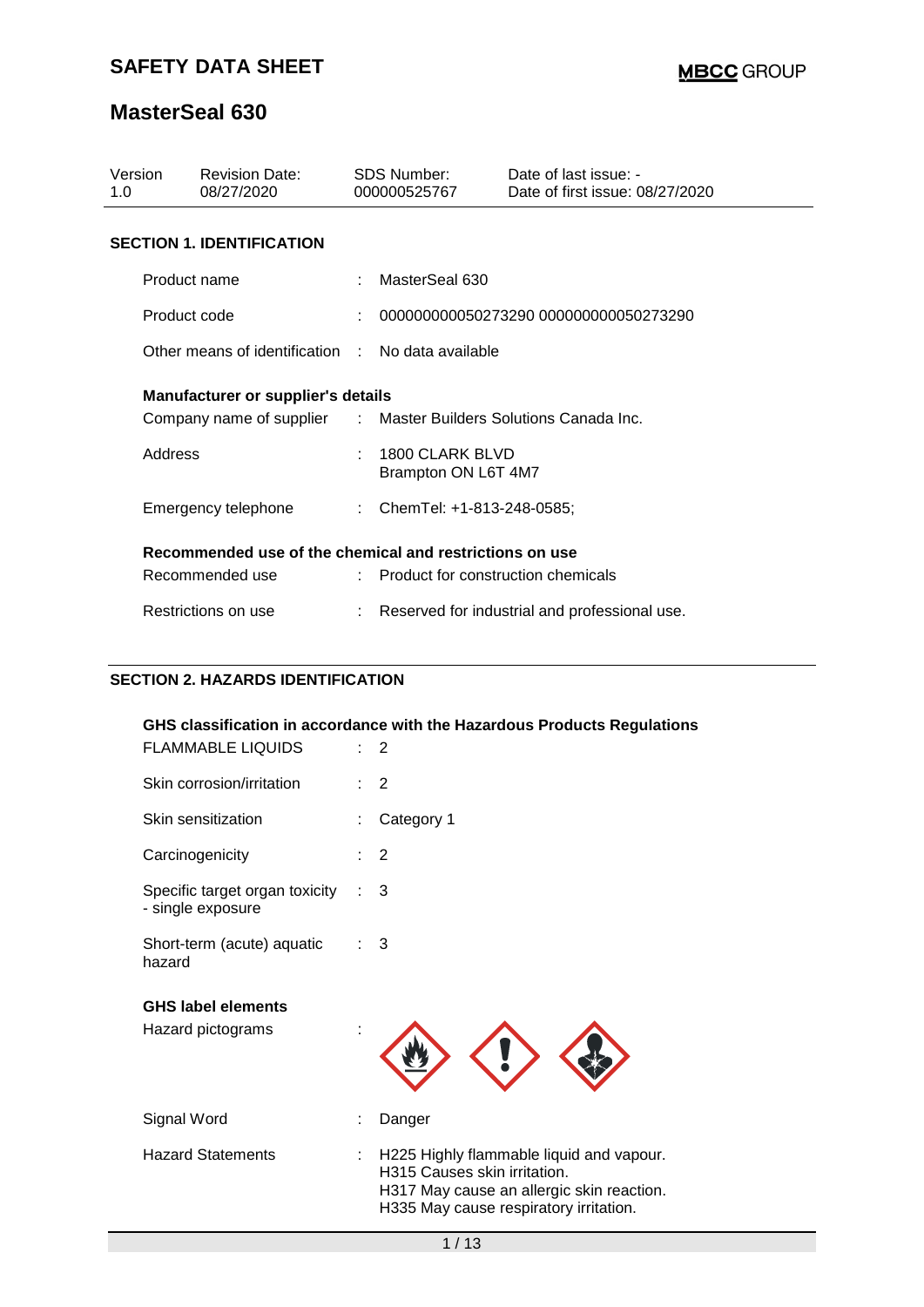| Version<br>1.0                  | <b>Revision Date:</b><br>08/27/2020        | <b>SDS Number:</b><br>000000525767                                                                                                                                                                                                                                                                                                                                                                                                                                                                                                                                                                                                                                                                                                                                                                                                                                                                                                       | Date of last issue: -<br>Date of first issue: 08/27/2020                                                                                                                                                                                                                                                                                                                                                                                                                                                  |  |
|---------------------------------|--------------------------------------------|------------------------------------------------------------------------------------------------------------------------------------------------------------------------------------------------------------------------------------------------------------------------------------------------------------------------------------------------------------------------------------------------------------------------------------------------------------------------------------------------------------------------------------------------------------------------------------------------------------------------------------------------------------------------------------------------------------------------------------------------------------------------------------------------------------------------------------------------------------------------------------------------------------------------------------------|-----------------------------------------------------------------------------------------------------------------------------------------------------------------------------------------------------------------------------------------------------------------------------------------------------------------------------------------------------------------------------------------------------------------------------------------------------------------------------------------------------------|--|
|                                 |                                            | H402 Harmful to aquatic life.                                                                                                                                                                                                                                                                                                                                                                                                                                                                                                                                                                                                                                                                                                                                                                                                                                                                                                            | H351 Suspected of causing cancer.                                                                                                                                                                                                                                                                                                                                                                                                                                                                         |  |
| <b>Precautionary Statements</b> |                                            | $\cdot$<br><b>Prevention:</b><br>P280 Wear protective gloves/ protective clothing/ eye protection/<br>face protection.<br>P210 Keep away from heat, hot surfaces, sparks, open flames<br>and other ignition sources. No smoking.<br>P201 Obtain special instructions before use.<br>P271 Use only outdoors or in a well-ventilated area.<br>P261 Avoid breathing dust/ fume/ gas/ mist/ vapours/ spray.<br>P243 Take action to prevent static discharges.<br>P202 Do not handle until all safety precautions have been read<br>and understood.<br>P273 Avoid release to the environment.<br>P241 Use explosion-proof [electrical/ ventilating/ lighting/ .?]<br>equipment.<br>P272 Contaminated work clothing should not be allowed out of<br>the workplace.<br>P242 Use only non-sparking tools.<br>P240 Ground and bond container and receiving equipment.<br>P264 Wash face, hands and any exposed skin thoroughly after<br>handling. |                                                                                                                                                                                                                                                                                                                                                                                                                                                                                                           |  |
|                                 |                                            | <b>Response:</b><br>CENTER/doctor.<br>keep comfortable for breathing.<br>reuse.<br>tion.                                                                                                                                                                                                                                                                                                                                                                                                                                                                                                                                                                                                                                                                                                                                                                                                                                                 | P308 + P311 IF exposed or concerned: Call a POISON<br>P303 + P361 + P353 IF ON SKIN (or hair): Take off immediately<br>all contaminated clothing. Rinse skin with water/ shower.<br>P304 + P340 IF INHALED: Remove person to fresh air and<br>P362 + P364 Take off contaminated clothing and wash it before<br>P332 + P313 If skin irritation occurs: Get medical advice/atten-<br>P370 + P378 In case of fire: Use water spray, alcohol-resistant<br>foam, dry chemical or carbon dioxide to extinguish. |  |
|                                 |                                            | Storage:<br>P405 Store locked up.                                                                                                                                                                                                                                                                                                                                                                                                                                                                                                                                                                                                                                                                                                                                                                                                                                                                                                        | P403 + P235 Store in a well-ventilated place. Keep cool.<br>P233 Keep container tightly closed.                                                                                                                                                                                                                                                                                                                                                                                                           |  |
|                                 |                                            | Disposal:<br>waste collection point.                                                                                                                                                                                                                                                                                                                                                                                                                                                                                                                                                                                                                                                                                                                                                                                                                                                                                                     | P501 Dispose of contents/container to appropriate hazardous                                                                                                                                                                                                                                                                                                                                                                                                                                               |  |
|                                 | <b>Other hazards</b><br>No data available. |                                                                                                                                                                                                                                                                                                                                                                                                                                                                                                                                                                                                                                                                                                                                                                                                                                                                                                                                          |                                                                                                                                                                                                                                                                                                                                                                                                                                                                                                           |  |

### **SECTION 3. COMPOSITION/INFORMATION ON INGREDIENTS**

Chemical nature : No data available.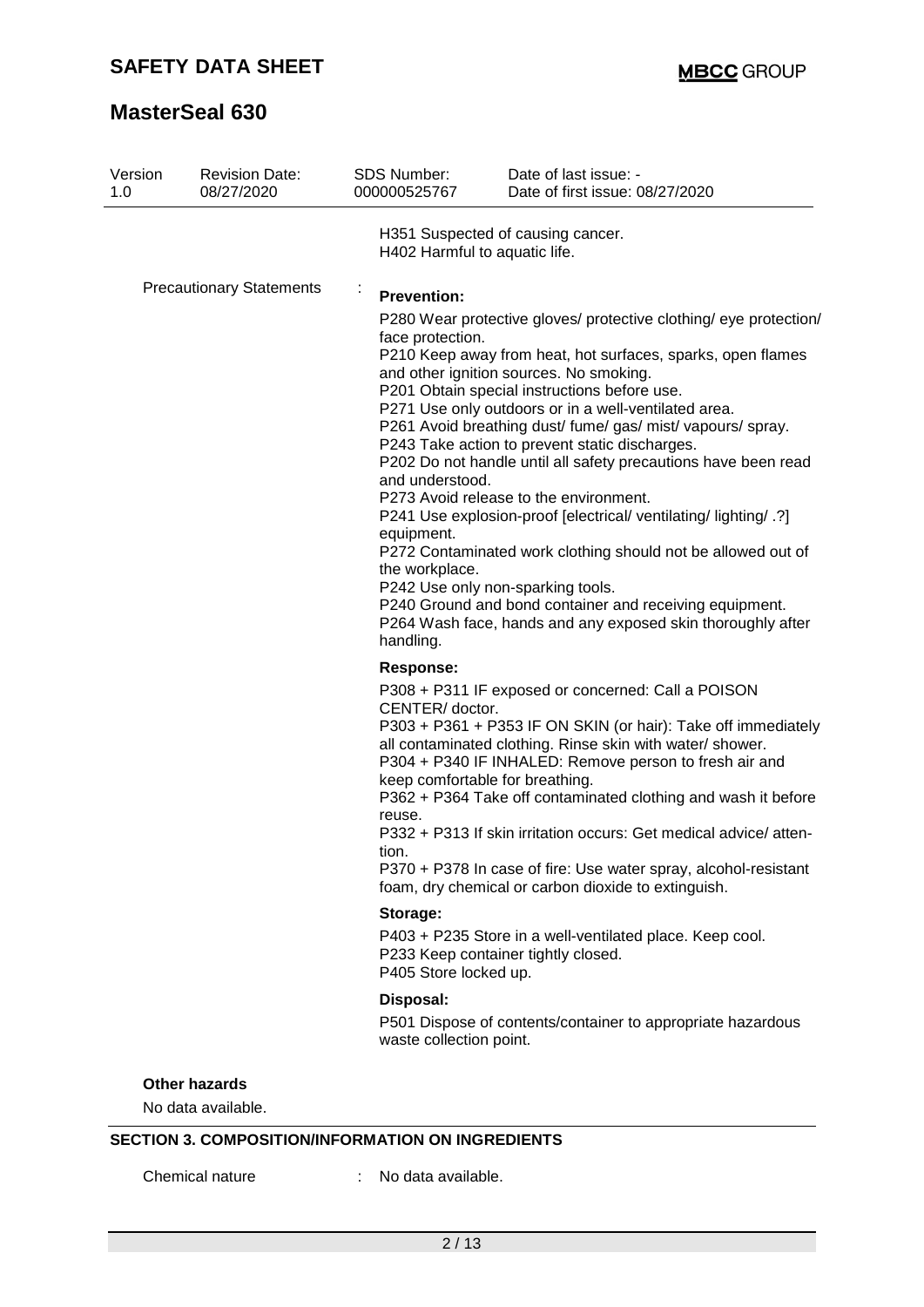| Version<br>1.0 | <b>Revision Date:</b><br>08/27/2020 | <b>SDS Number:</b><br>000000525767 | Date of last issue: -<br>Date of first issue: 08/27/2020 |                       |
|----------------|-------------------------------------|------------------------------------|----------------------------------------------------------|-----------------------|
|                | <b>Components</b>                   |                                    |                                                          |                       |
|                | Chemical name                       | CAS-No.                            |                                                          | Concentration (% w/w) |
|                | methyl methacrylate                 | 80-62-6                            |                                                          | $>= 50 - 5 = 100$     |
|                | 1,4-butanediol dimethacrylate       | 2082-81-7                          |                                                          | $>= 1 - 5$            |
|                | N,N-dimethyl-p-toluidine            | 99-97-8                            |                                                          | $>= 0.1 - 1$          |
|                | 1,1'-(p-tolylimino)dipropan-2-ol    | 38668-48-3                         |                                                          | $>= 0.1 - 1.1$        |
|                |                                     |                                    |                                                          |                       |

#### **SECTION 4. FIRST AID MEASURES**

| General advice                                                    | Move out of dangerous area.<br>Show this material safety data sheet to the doctor in attend-<br>ance.<br>Do not leave the victim unattended.                                                                          |
|-------------------------------------------------------------------|-----------------------------------------------------------------------------------------------------------------------------------------------------------------------------------------------------------------------|
| If inhaled                                                        | If unconscious, place in recovery position and seek medical<br>advice.<br>If symptoms persist, call a physician.                                                                                                      |
| In case of skin contact                                           | If skin irritation persists, call a physician.<br>If on skin, rinse well with water.<br>If on clothes, remove clothes.                                                                                                |
| In case of eye contact                                            | : Flush eyes with water as a precaution.<br>Remove contact lenses.<br>Protect unharmed eye.<br>Keep eye wide open while rinsing.<br>If eye irritation persists, consult a specialist.                                 |
| If swallowed                                                      | Keep respiratory tract clear.<br>Do not give milk or alcoholic beverages.<br>Never give anything by mouth to an unconscious person.<br>If symptoms persist, call a physician.<br>Take victim immediately to hospital. |
| Most important symptoms<br>and effects, both acute and<br>delayed | Causes skin irritation.<br>May cause an allergic skin reaction.<br>May cause respiratory irritation.<br>Suspected of causing cancer.                                                                                  |
| Notes to physician                                                | Treat symptomatically.                                                                                                                                                                                                |

#### **SECTION 5. FIRE-FIGHTING MEASURES**

| Suitable extinguishing media             | ÷    | Water spray<br>Foam<br>Dry powder<br>Carbon dioxide (CO2)                    |
|------------------------------------------|------|------------------------------------------------------------------------------|
| Unsuitable extinguishing<br>media        |      | High volume water jet                                                        |
| Specific hazards during fire<br>fighting | di s | Do not allow run-off from fire fighting to enter drains or water<br>courses. |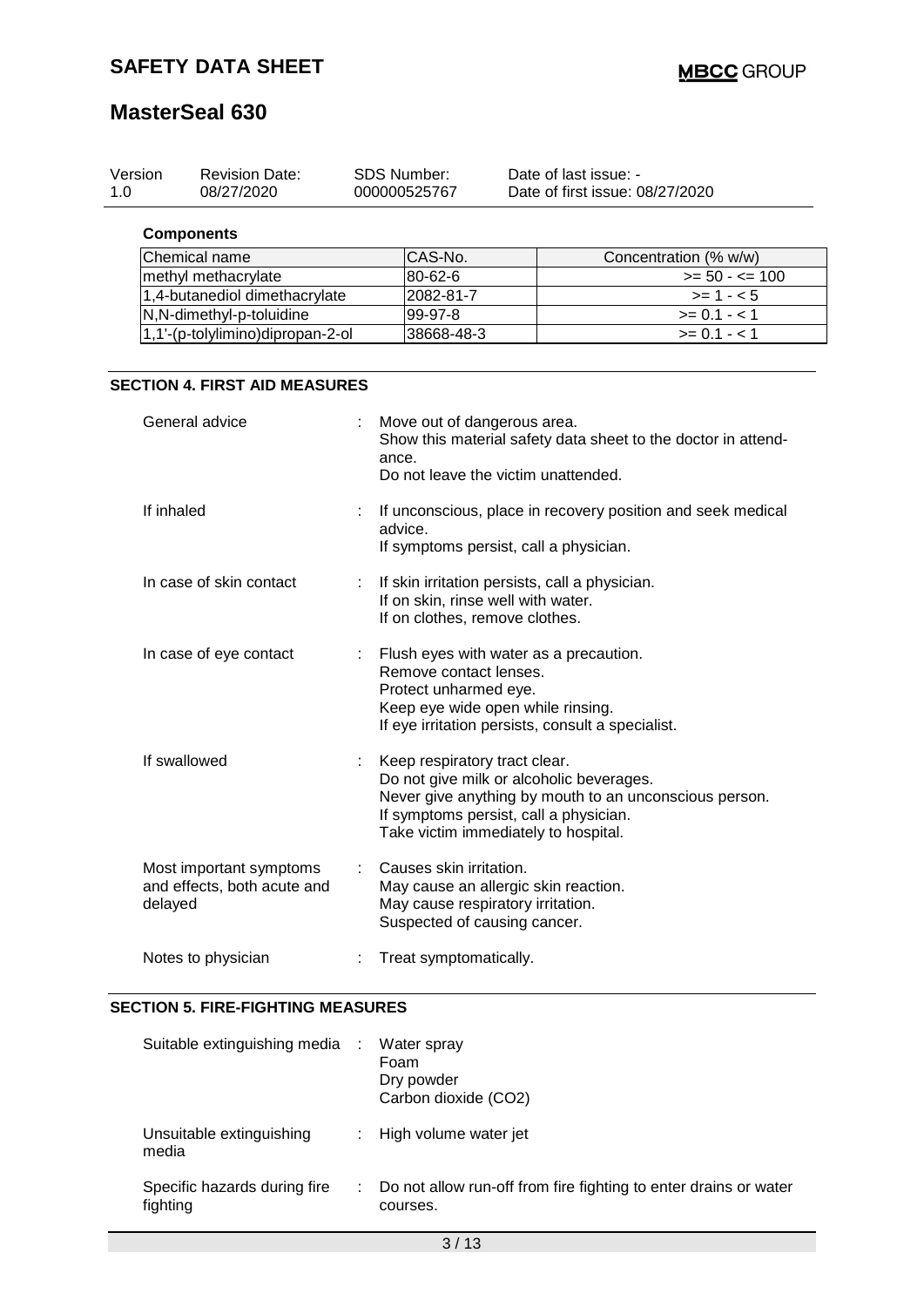| Version<br>1.0 | <b>Revision Date:</b><br>08/27/2020                 | <b>SDS Number:</b><br>000000525767                                    | Date of last issue: -<br>Date of first issue: 08/27/2020                                                                                                                                                                                                                                                        |
|----------------|-----------------------------------------------------|-----------------------------------------------------------------------|-----------------------------------------------------------------------------------------------------------------------------------------------------------------------------------------------------------------------------------------------------------------------------------------------------------------|
|                | Further information                                 | must not be discharged into drains.<br>rately in closed containments. | Collect contaminated fire extinguishing water separately. This<br>Fire residues and contaminated fire extinguishing water must<br>be disposed of in accordance with local regulations.<br>For safety reasons in case of fire, cans should be stored sepa-<br>Use a water spray to cool fully closed containers. |
|                | Special protective equipment :<br>for fire-fighters | essary.                                                               | Wear self-contained breathing apparatus for firefighting if nec-                                                                                                                                                                                                                                                |

### **SECTION 6. ACCIDENTAL RELEASE MEASURES**

| Personal precautions, protec- :<br>tive equipment and emer-<br>gency procedures |    | Use personal protective equipment.<br>Ensure adequate ventilation.<br>Remove all sources of ignition.<br>Evacuate personnel to safe areas.<br>Beware of vapors accumulating to form explosive concentra-<br>tions. Vapors can accumulate in low areas. |
|---------------------------------------------------------------------------------|----|--------------------------------------------------------------------------------------------------------------------------------------------------------------------------------------------------------------------------------------------------------|
| <b>Environmental precautions</b>                                                | t. | Prevent product from entering drains.<br>Prevent further leakage or spillage if safe to do so.<br>If the product contaminates rivers and lakes or drains inform<br>respective authorities.                                                             |
| Methods and materials for<br>containment and cleaning up                        |    | Contain spillage, and then collect with non-combustible ab-<br>sorbent material, (e.g. sand, earth, diatomaceous earth, ver-<br>miculite) and place in container for disposal according to local<br>/ national regulations (see section 13).           |

#### **SECTION 7. HANDLING AND STORAGE**

| Advice on protection against<br>÷<br>fire and explosion | Do not spray on a naked flame or any incandescent material.<br>Take necessary action to avoid static electricity discharge<br>(which might cause ignition of organic vapors).<br>Use only explosion-proof equipment.<br>Keep away from open flames, hot surfaces and sources of<br>ignition.                                                                                                                                                                                                                                                                                                                                    |
|---------------------------------------------------------|---------------------------------------------------------------------------------------------------------------------------------------------------------------------------------------------------------------------------------------------------------------------------------------------------------------------------------------------------------------------------------------------------------------------------------------------------------------------------------------------------------------------------------------------------------------------------------------------------------------------------------|
| Advice on safe handling                                 | : Avoid formation of aerosol.<br>Do not breathe vapors/dust.<br>Avoid exposure - obtain special instructions before use.<br>Avoid contact with skin and eyes.<br>For personal protection see section 8.<br>Smoking, eating and drinking should be prohibited in the ap-<br>plication area.<br>Take precautionary measures against static discharges.<br>Provide sufficient air exchange and/or exhaust in work rooms.<br>Open drum carefully as content may be under pressure.<br>Dispose of rinse water in accordance with local and national<br>regulations.<br>Persons susceptible to skin sensitization problems or asthma, |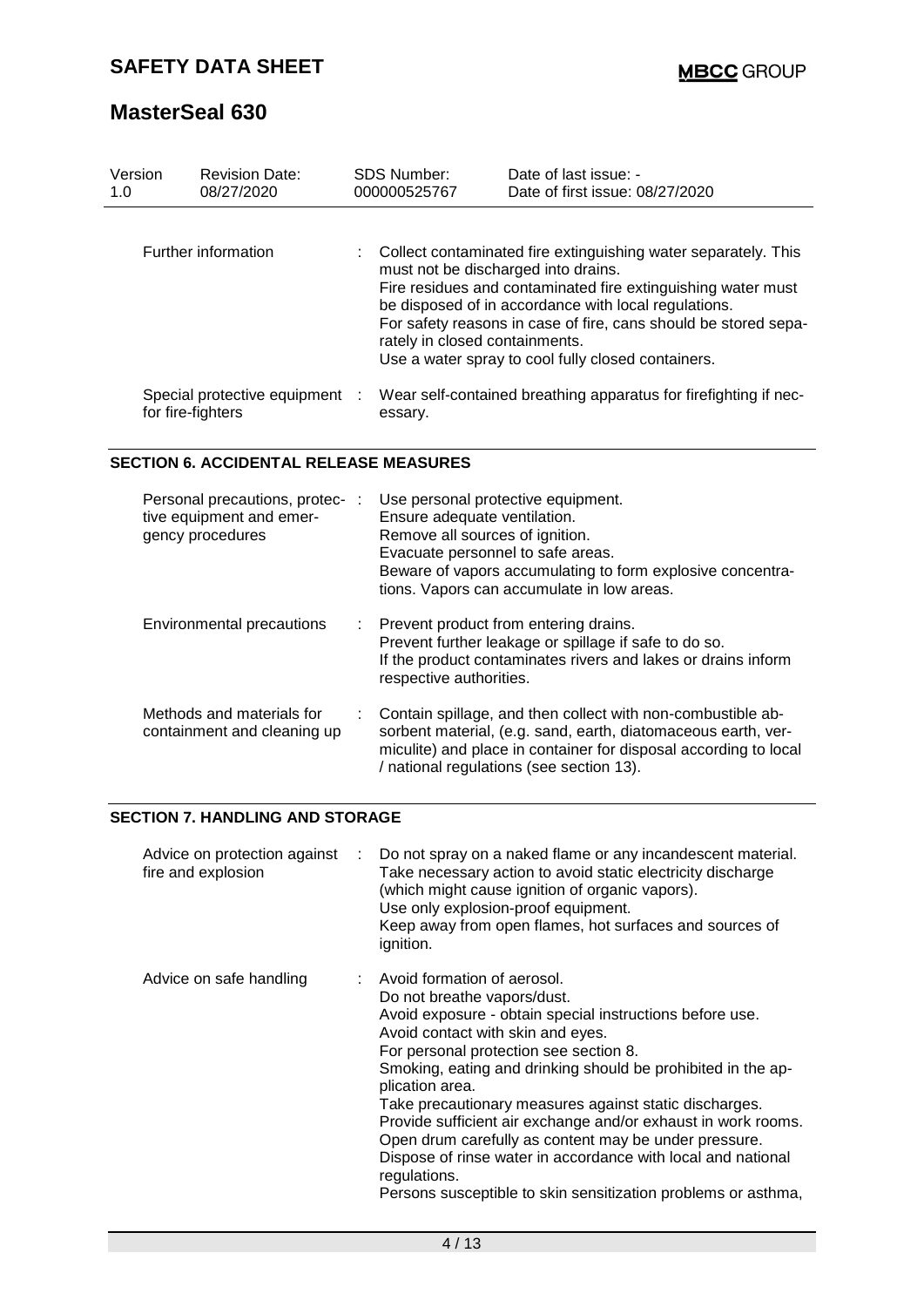| Version<br>1.0                                 | <b>Revision Date:</b><br>08/27/2020 |   | <b>SDS Number:</b><br>000000525767                                                                                                                                                                                                                                                                                         | Date of last issue: -<br>Date of first issue: 08/27/2020                                                                    |  |
|------------------------------------------------|-------------------------------------|---|----------------------------------------------------------------------------------------------------------------------------------------------------------------------------------------------------------------------------------------------------------------------------------------------------------------------------|-----------------------------------------------------------------------------------------------------------------------------|--|
|                                                |                                     |   | used.                                                                                                                                                                                                                                                                                                                      | allergies, chronic or recurrent respiratory disease should not<br>be employed in any process in which this mixture is being |  |
| Conditions for safe storage                    |                                     | ÷ | no smoking<br>Keep container tightly closed in a dry and well-ventilated<br>place.<br>Containers which are opened must be carefully resealed and<br>kept upright to prevent leakage.<br>Observe label precautions.<br>Electrical installations / working materials must comply with<br>the technological safety standards. |                                                                                                                             |  |
| Further information on stor-<br>age conditions |                                     |   | Keep container tightly closed and in a well-ventilated place.<br>Keep away from heat.<br>Avoid all sources of ignition: heat, sparks, open flame.                                                                                                                                                                          |                                                                                                                             |  |
| Materials to avoid                             |                                     |   |                                                                                                                                                                                                                                                                                                                            | Segregate from foods and animal feeds.                                                                                      |  |
| Further information on stor-<br>age stability  |                                     |   | No data available                                                                                                                                                                                                                                                                                                          |                                                                                                                             |  |

### **SECTION 8. EXPOSURE CONTROLS/PERSONAL PROTECTION**

#### **Ingredients with workplace control parameters**

| Components          | CAS-No. | Value type<br>(Form of<br>exposure) | Control parame-<br>ters / Permissible<br>concentration | <b>Basis</b>                                |
|---------------------|---------|-------------------------------------|--------------------------------------------------------|---------------------------------------------|
| methyl methacrylate | 80-62-6 | <b>TWA value</b>                    | 50 ppm                                                 | <b>ACGIHTLV</b>                             |
|                     |         | <b>STEL value</b>                   | 100 ppm                                                | <b>ACGIHTLV</b>                             |
|                     |         | <b>REL</b> value                    | 100 ppm<br>410 mg/m3                                   | <b>NIOSH</b>                                |
|                     |         | PEL                                 | $100$ ppm<br>410 mg/m3                                 | <b>29 CFR</b><br>1910.1000<br>(Table Z-1)   |
|                     |         | <b>TWA value</b>                    | 100 ppm<br>410 mg/m3                                   | <b>29 CFR</b><br>1910.1000<br>(Table Z-1-A) |
|                     |         | <b>STEL</b>                         | $100$ ppm<br>410 mg/m3                                 | CA AB OEL                                   |
|                     |         | <b>TWA</b>                          | 50 ppm<br>205 mg/m3                                    | CA AB OEL                                   |
|                     |         | <b>TWA</b>                          | 50 ppm                                                 | CA BC OEL                                   |
|                     |         | <b>STEL</b>                         | $100$ ppm                                              | CA BC OEL                                   |
|                     |         | <b>TWAEV</b>                        | 50 ppm                                                 | CA QC OEL                                   |
|                     |         |                                     | 205 mg/m3                                              |                                             |
|                     |         | <b>TWA</b>                          | 50 ppm                                                 | <b>ACGIH</b>                                |
|                     |         | <b>STEL</b>                         | 100 ppm                                                | <b>ACGIH</b>                                |

**Engineering measures** : No applicable information available.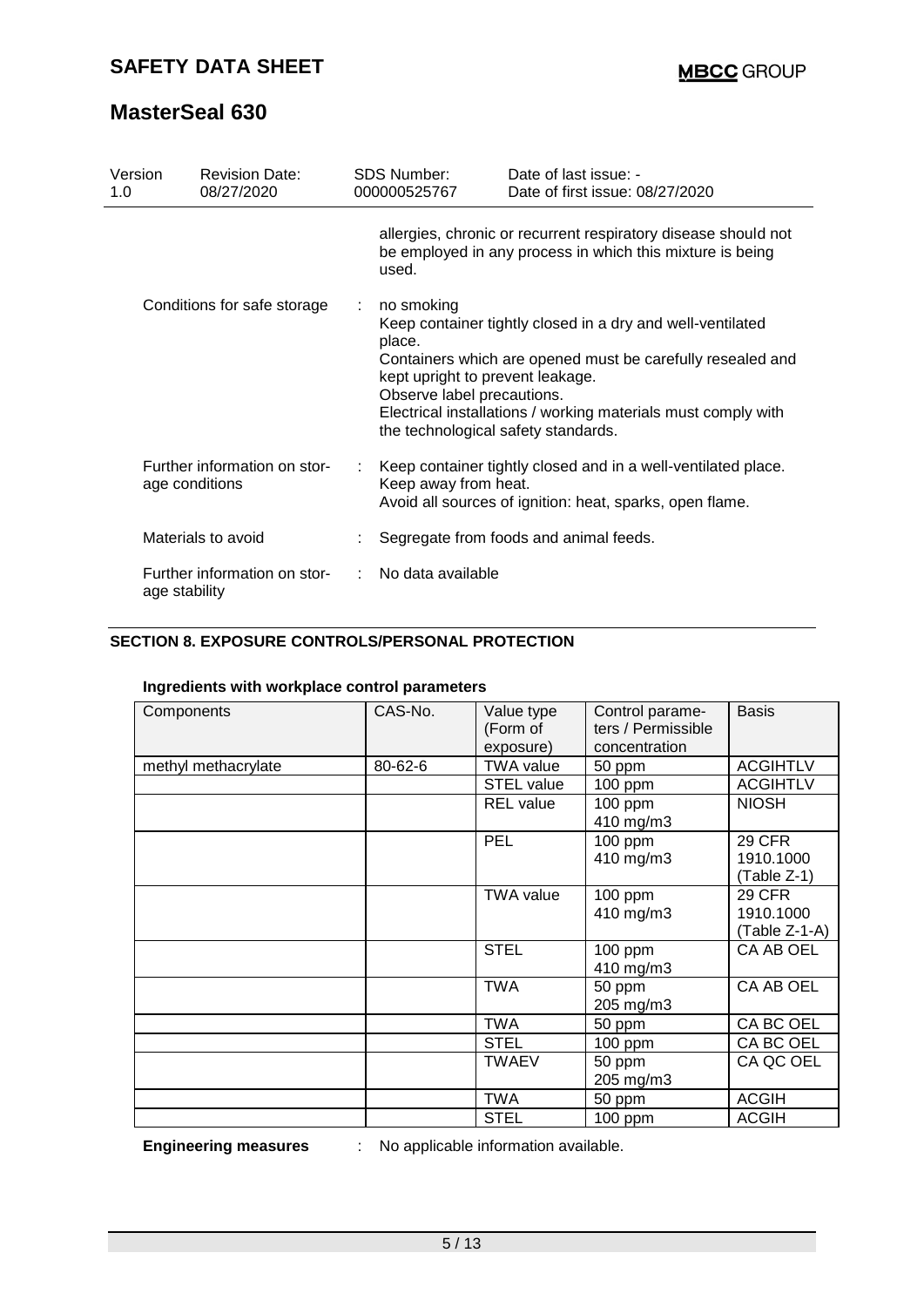# **SAFETY DATA SHEET**

# **MasterSeal 630**

| Version<br>1.0 |                               | <b>Revision Date:</b><br>08/27/2020 |   | <b>SDS Number:</b><br>000000525767                                                                                                                                                                                                         | Date of last issue: -<br>Date of first issue: 08/27/2020                                                     |  |  |  |
|----------------|-------------------------------|-------------------------------------|---|--------------------------------------------------------------------------------------------------------------------------------------------------------------------------------------------------------------------------------------------|--------------------------------------------------------------------------------------------------------------|--|--|--|
|                | Personal protective equipment |                                     |   |                                                                                                                                                                                                                                            |                                                                                                              |  |  |  |
|                | Respiratory protection        |                                     |   |                                                                                                                                                                                                                                            | Wear a NIOSH-certified (or equivalent) organic va-<br>pour/particulate respirator.                           |  |  |  |
|                |                               | Hand protection                     |   |                                                                                                                                                                                                                                            |                                                                                                              |  |  |  |
|                | Remarks                       |                                     | ÷ |                                                                                                                                                                                                                                            | The suitability for a specific workplace should be discussed<br>with the producers of the protective gloves. |  |  |  |
|                | Eye protection                |                                     |   | Eye wash bottle with pure water<br>Tightly fitting safety goggles                                                                                                                                                                          |                                                                                                              |  |  |  |
|                | Skin and body protection      |                                     |   | Impervious clothing<br>Choose body protection according to the amount and con-<br>centration of the dangerous substance at the work place.                                                                                                 |                                                                                                              |  |  |  |
|                | Protective measures           |                                     |   | Avoid inhalation of dusts/mists/vapours.<br>Avoid contact with the skin, eyes and clothing.<br>Avoid prolonged and/or repeated contact with the skin.<br>Handle in accordance with good building materials hygiene<br>and safety practice. |                                                                                                              |  |  |  |
|                | Hygiene measures              |                                     |   | When using do not eat or drink.<br>When using do not smoke.                                                                                                                                                                                | Wash hands before breaks and at the end of workday.                                                          |  |  |  |

### **SECTION 9. PHYSICAL AND CHEMICAL PROPERTIES**

| Appearance            | ÷. | liquid                                                                    |  |
|-----------------------|----|---------------------------------------------------------------------------|--|
| Color                 | ÷  | bluish                                                                    |  |
| Odor                  | ÷  | sweetish, ester-like                                                      |  |
| <b>Odor Threshold</b> | ÷. | No data available                                                         |  |
| pH                    | ÷  | not applicable                                                            |  |
| Melting point         | ÷  | No applicable information available.                                      |  |
| Freezing point        |    | No applicable information available.                                      |  |
| boiling temperature   | ÷  | approx. 100 °C<br>(1,013 hPa)                                             |  |
| Flash point           | ÷. | 10 °C                                                                     |  |
|                       |    | Method: Flashpoint test using closed cup, determination of<br>flashpoint. |  |
| Evaporation rate      |    | $\therefore$ > 1                                                          |  |
| 6/13                  |    |                                                                           |  |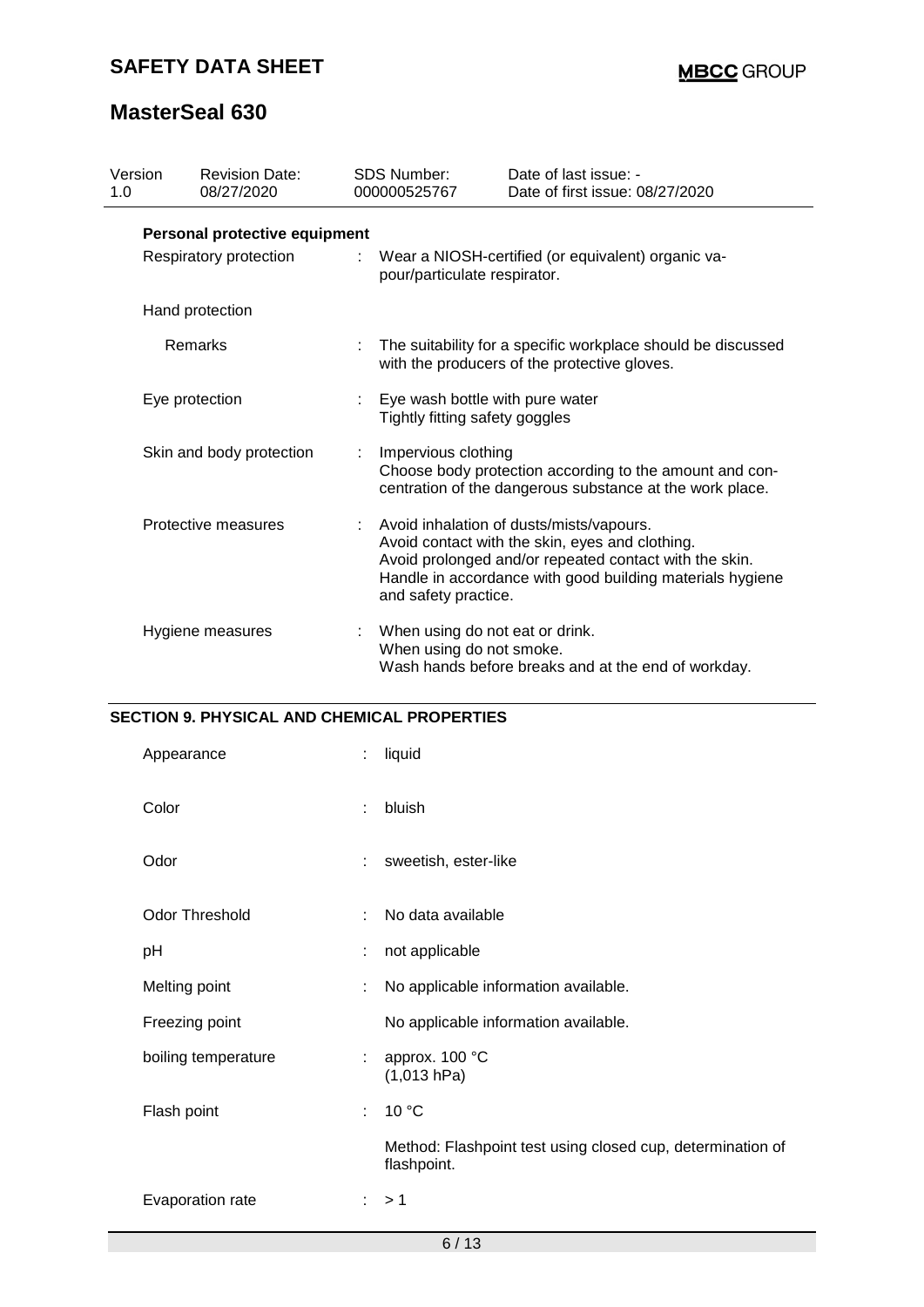| 1.0 | Version<br><b>Revision Date:</b><br>08/27/2020      |    | <b>SDS Number:</b><br>000000525767 | Date of last issue: -<br>Date of first issue: 08/27/2020                                      |
|-----|-----------------------------------------------------|----|------------------------------------|-----------------------------------------------------------------------------------------------|
|     |                                                     |    |                                    |                                                                                               |
|     | Flammability (solid, gas)                           | ÷  | Highly flammable.                  |                                                                                               |
|     | Upper explosion limit / Upper<br>flammability limit |    | 12.5 %(V)<br>Medium: air           |                                                                                               |
|     | Lower explosion limit / Lower<br>flammability limit | ÷. | 2.1 %(V)<br>Medium: air            |                                                                                               |
|     | Vapor pressure                                      |    | No data available                  |                                                                                               |
|     | Relative vapor density                              | t. | not determined                     |                                                                                               |
|     | Relative density                                    |    |                                    | No applicable information available.                                                          |
|     | Density                                             |    | approx. 0.97 g/cm3 (20 °C)         |                                                                                               |
|     | Solubility(ies)<br>Water solubility                 |    |                                    |                                                                                               |
|     | Solubility in other solvents                        |    |                                    | No applicable information available.                                                          |
|     | Autoignition temperature                            |    | 430 °C                             |                                                                                               |
|     | Decomposition temperature                           |    | scribed/indicated.                 | Vapors may form explosive mixture with air.<br>No decomposition if stored and handled as pre- |
|     | Viscosity<br>Viscosity, dynamic                     |    | approx. 5 - 7 mPa.s (20 °C)        |                                                                                               |
|     | Viscosity, kinematic                                |    |                                    | No applicable information available.                                                          |
|     | <b>Explosive properties</b>                         |    | Not explosive<br>Not explosive     |                                                                                               |
|     | Oxidizing properties                                |    | not fire-propagating               |                                                                                               |
|     | Sublimation point                                   |    |                                    | No applicable information available.                                                          |
|     | Molecular weight                                    |    | No data available                  |                                                                                               |
|     |                                                     |    |                                    |                                                                                               |

#### **SECTION 10. STABILITY AND REACTIVITY**

| Reactivity                              | ÷ | No decomposition if stored and applied as directed.                                                                                                                                                            |
|-----------------------------------------|---|----------------------------------------------------------------------------------------------------------------------------------------------------------------------------------------------------------------|
| Chemical stability                      | ÷ | No decomposition if stored and applied as directed.                                                                                                                                                            |
| Possibility of hazardous reac-<br>tions | ÷ | No hazardous reactions if stored and handled as pre-<br>scribed/indicated.<br>Polymerization coupled with heat formation.<br>Risk of dangerous polymerization in the presence of heat<br>and/or contamination. |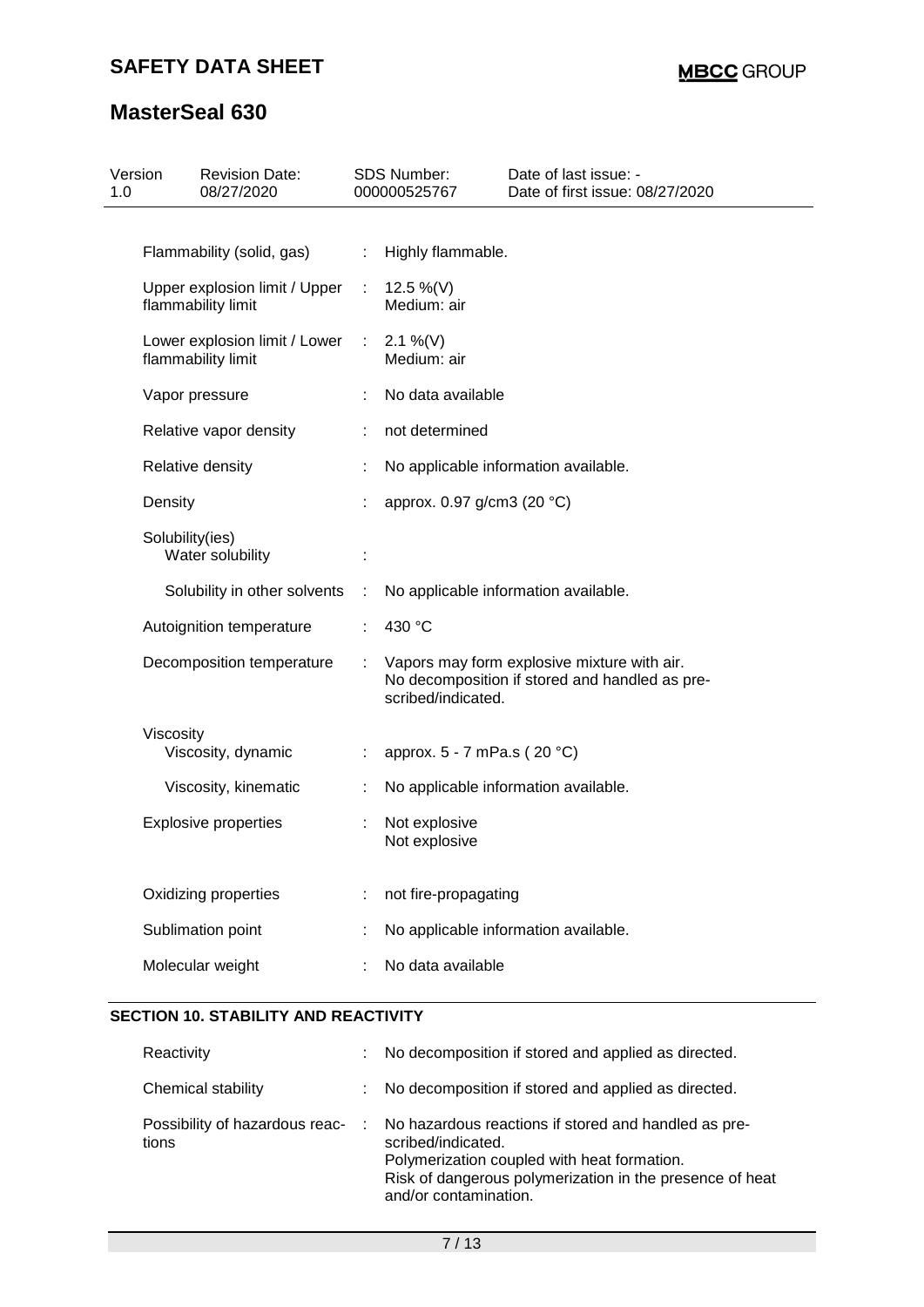| Version<br>1.0 | <b>Revision Date:</b><br>08/27/2020 | SDS Number:<br>000000525767           | Date of last issue: -<br>Date of first issue: 08/27/2020                                           |
|----------------|-------------------------------------|---------------------------------------|----------------------------------------------------------------------------------------------------|
|                |                                     |                                       | No decomposition if stored and applied as directed.<br>Vapors may form explosive mixture with air. |
|                | Conditions to avoid                 |                                       | Heat, flames and sparks.                                                                           |
|                | Incompatible materials              | ÷.<br>alkalies<br>Amines<br>Peroxides | Strong oxidizing agents<br>Reducing agents<br>Heavy metal compounds<br>Sulfur compounds            |
| products       | Hazardous decomposition             |                                       | No hazardous decomposition products if stored and handled<br>as prescribed/indicated.              |

### **SECTION 11. TOXICOLOGICAL INFORMATION**

#### **Acute toxicity**

Not classified based on available information.

| <b>Product:</b>                                                                    |   |                                                                              |
|------------------------------------------------------------------------------------|---|------------------------------------------------------------------------------|
| Acute oral toxicity                                                                |   | Remarks: No applicable information available.                                |
| Acute inhalation toxicity                                                          | ÷ | Remarks: No applicable information available.                                |
| Acute dermal toxicity                                                              |   | Remarks: No applicable information available.                                |
| <b>Skin corrosion/irritation</b><br>Causes skin irritation.                        |   |                                                                              |
| Product:                                                                           |   |                                                                              |
| Remarks                                                                            |   | May cause skin irritation and/or dermatitis.                                 |
| Serious eye damage/eye irritation                                                  |   |                                                                              |
| Not classified based on available information.                                     |   |                                                                              |
| <b>Product:</b>                                                                    |   |                                                                              |
| Remarks                                                                            | ÷ | Vapors may cause irritation to the eyes, respiratory system<br>and the skin. |
| <b>Respiratory or skin sensitization</b>                                           |   |                                                                              |
| <b>Skin sensitization</b>                                                          |   |                                                                              |
| May cause an allergic skin reaction.                                               |   |                                                                              |
| <b>Respiratory sensitization</b><br>Not classified based on available information. |   |                                                                              |
| Product:                                                                           |   |                                                                              |
| Remarks                                                                            |   | Causes sensitization.                                                        |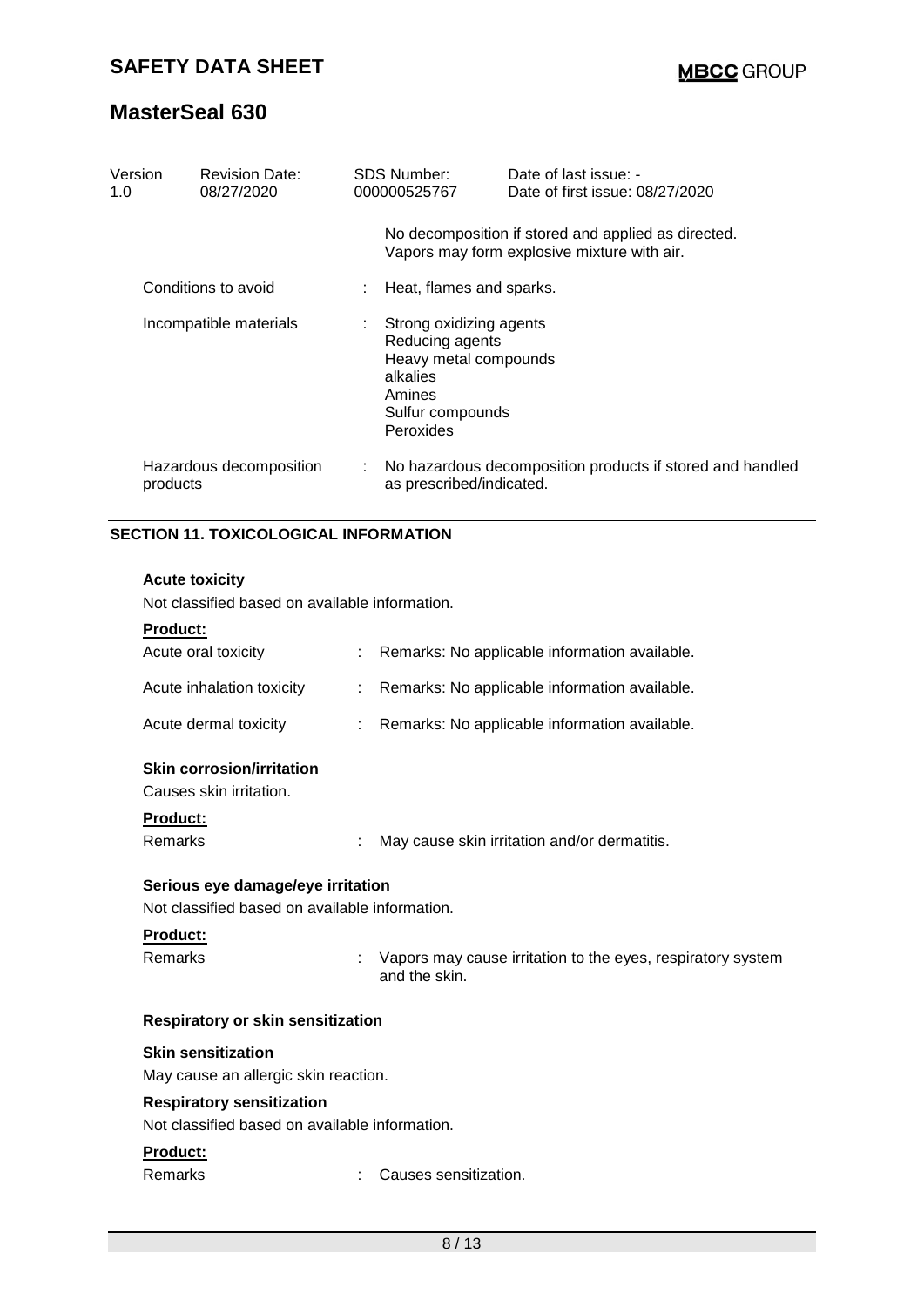| Version<br>1.0 |                                                                                 | <b>Revision Date:</b><br>08/27/2020                                             |  | <b>SDS Number:</b><br>000000525767 | Date of last issue: -<br>Date of first issue: 08/27/2020                                                             |
|----------------|---------------------------------------------------------------------------------|---------------------------------------------------------------------------------|--|------------------------------------|----------------------------------------------------------------------------------------------------------------------|
|                |                                                                                 | <b>Germ cell mutagenicity</b><br>Not classified based on available information. |  |                                    |                                                                                                                      |
|                | Carcinogenicity<br>Suspected of causing cancer.                                 |                                                                                 |  |                                    |                                                                                                                      |
|                |                                                                                 | <b>Reproductive toxicity</b><br>Not classified based on available information.  |  |                                    |                                                                                                                      |
|                | <b>STOT-single exposure</b><br>May cause respiratory irritation.                |                                                                                 |  |                                    |                                                                                                                      |
|                | <b>STOT-repeated exposure</b><br>Not classified based on available information. |                                                                                 |  |                                    |                                                                                                                      |
|                | <b>Aspiration toxicity</b><br>Not classified based on available information.    |                                                                                 |  |                                    |                                                                                                                      |
|                | <b>Product:</b><br>No aspiration hazard expected.                               |                                                                                 |  |                                    |                                                                                                                      |
|                | <b>Further information</b>                                                      |                                                                                 |  |                                    |                                                                                                                      |
|                | <b>Product:</b>                                                                 |                                                                                 |  |                                    |                                                                                                                      |
|                | Remarks                                                                         |                                                                                 |  |                                    | The product has not been tested. The statement has been<br>derived from the properties of the individual components. |
|                | Remarks                                                                         |                                                                                 |  | Solvents may degrease the skin.    |                                                                                                                      |

### **SECTION 12. ECOLOGICAL INFORMATION**

| <b>Ecotoxicity</b><br>No data available<br>Persistence and degradability<br>No data available<br><b>Bioaccumulative potential</b> |                                                                                                                           |
|-----------------------------------------------------------------------------------------------------------------------------------|---------------------------------------------------------------------------------------------------------------------------|
| <b>Components:</b>                                                                                                                |                                                                                                                           |
| methyl methacrylate:<br>Partition coefficient: n-<br>$\mathbb{Z}^{\times}$<br>octanol/water                                       | log Pow: 1.38 (20 $^{\circ}$ C)<br>GLP: no data                                                                           |
| 1,1'-(p-tolylimino)dipropan-2-ol:                                                                                                 |                                                                                                                           |
| Partition coefficient: n-<br>octanol/water                                                                                        | : $log Pow: 2.1 (24 °C)$<br>pH: 7.5<br>Method: Partition coefficient (n-octanol/water), Shake-flask<br>method<br>GLP: yes |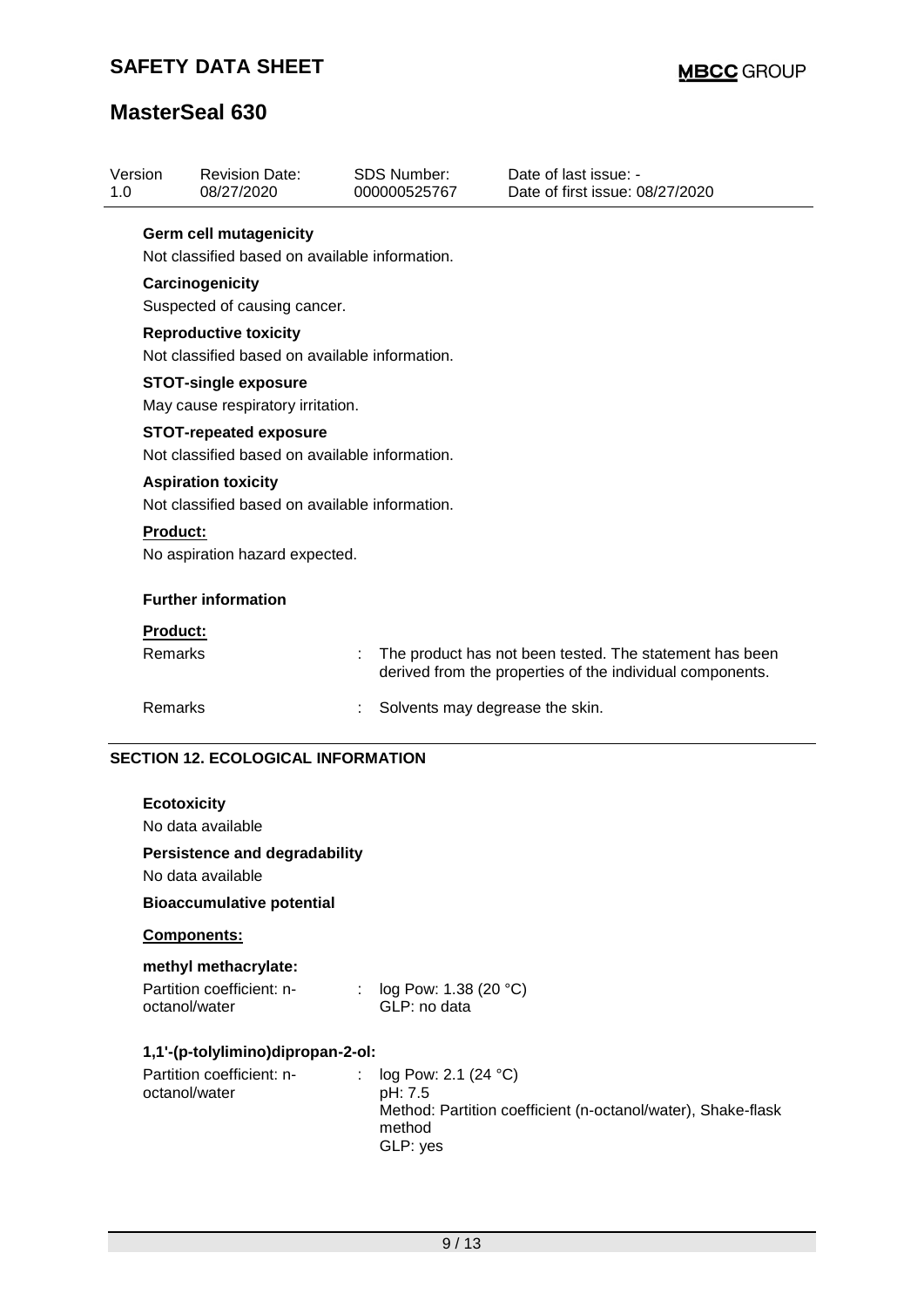| Version<br>1.0 | <b>Revision Date:</b><br>08/27/2020                                   |   | SDS Number:<br>000000525767      | Date of last issue: -<br>Date of first issue: 08/27/2020                                                                                                                                  |
|----------------|-----------------------------------------------------------------------|---|----------------------------------|-------------------------------------------------------------------------------------------------------------------------------------------------------------------------------------------|
|                | <b>Mobility in soil</b><br>No data available<br>Other adverse effects |   |                                  |                                                                                                                                                                                           |
|                | <b>Product:</b>                                                       |   |                                  |                                                                                                                                                                                           |
|                | Additional ecological infor-<br>mation                                |   | Harmful to aquatic life.         | An environmental hazard cannot be excluded in the event of<br>unprofessional handling or disposal.                                                                                        |
|                | <b>SECTION 13. DISPOSAL CONSIDERATIONS</b>                            |   |                                  |                                                                                                                                                                                           |
|                | <b>Disposal methods</b>                                               |   |                                  |                                                                                                                                                                                           |
|                | Waste from residues                                                   |   | cal or used container.<br>tions. | Do not contaminate ponds, waterways or ditches with chemi-<br>Dispose of in accordance with national, state and local regula-<br>Do not discharge into drains/surface waters/groundwater. |
|                | Contaminated packaging                                                | t | stance/product.                  | Contaminated packaging should be emptied as far as possible<br>and disposed of in the same manner as the sub-                                                                             |

#### **SECTION 14. TRANSPORT INFORMATION**

#### **International Regulations**

| <b>UNRTDG</b><br>UN number<br>Proper shipping name<br>Class<br>Packing group<br>Labels                                                                                                 | t.<br>t.<br>÷. | UN 1866<br><b>RESIN SOLUTION</b><br>3<br>$\blacksquare$<br>- 3                   |
|----------------------------------------------------------------------------------------------------------------------------------------------------------------------------------------|----------------|----------------------------------------------------------------------------------|
| <b>IATA-DGR</b><br>UN/ID No.<br>Proper shipping name<br>Class<br>Packing group<br>Labels<br>Packing instruction (cargo<br>aircraft)<br>Packing instruction (passen- :<br>ger aircraft) | t.<br>t.<br>t. | UN 1866<br><b>RESIN SOLUTION</b><br>3<br>: II<br>Flammable Liquids<br>364<br>353 |
| <b>IMDG-Code</b><br>UN number<br>Proper shipping name<br>Class<br>Packing group<br>Labels<br>EmS Code                                                                                  |                | $:$ UN 1866<br><b>RESIN SOLUTION</b><br>3<br>: II<br>: 3<br>$F-E, S-E$           |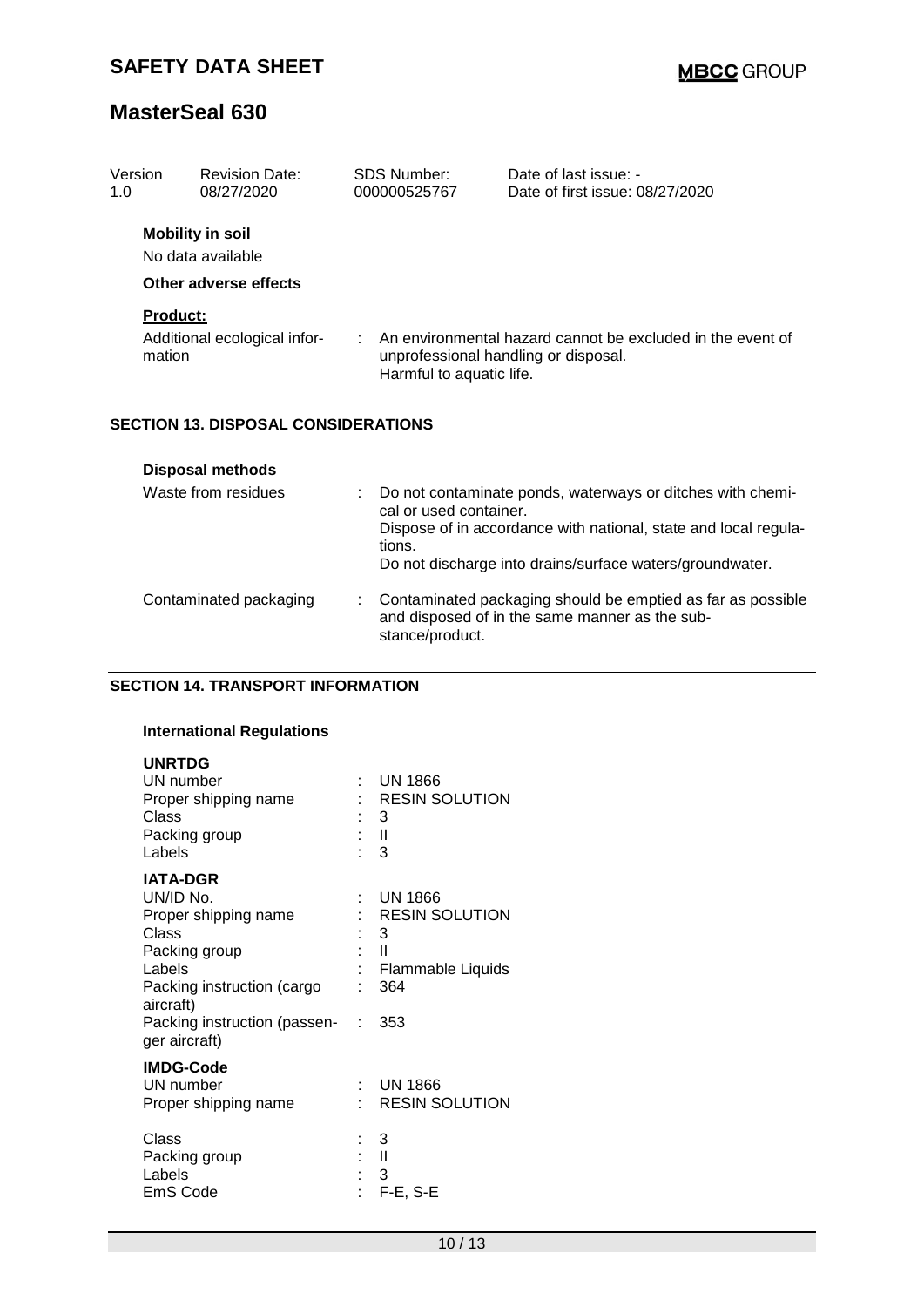| Version<br>1.0 |                                                                                                 | <b>Revision Date:</b><br>08/27/2020     |                        | <b>SDS Number:</b><br>000000525767         | Date of last issue: -<br>Date of first issue: 08/27/2020                                        |
|----------------|-------------------------------------------------------------------------------------------------|-----------------------------------------|------------------------|--------------------------------------------|-------------------------------------------------------------------------------------------------|
|                |                                                                                                 | Marine pollutant                        |                        | no                                         |                                                                                                 |
|                |                                                                                                 | Not applicable for product as supplied. |                        |                                            | Transport in bulk according to Annex II of MARPOL 73/78 and the IBC Code                        |
|                |                                                                                                 | <b>Domestic regulation</b>              |                        |                                            |                                                                                                 |
|                | <b>TDG</b><br>UN number                                                                         | Proper shipping name                    |                        | $\therefore$ UN 1866<br>$:$ RESIN SOLUTION |                                                                                                 |
|                | Class<br>Packing group<br>Labels<br><b>ERG Code</b>                                             | Marine pollutant                        | $\therefore$ 3<br>: II | 3<br>127<br>no                             |                                                                                                 |
|                |                                                                                                 | Special precautions for user            |                        |                                            | The transport classification(s) provided herein are for informational purposes only, and solely |
|                | based upon the properties of the unpackaged material as it is described within this Safety Data |                                         |                        |                                            |                                                                                                 |

#### **SECTION 15. REGULATORY INFORMATION**

iations in regional or country regulations.

# **The ingredients of this product are reported in the following inventories:**

| <b>DSL</b><br>On the inventory, or in compliance with the inventory |
|---------------------------------------------------------------------|
|---------------------------------------------------------------------|

Sheet. Transportation classifications may vary by mode of transportation, package sizes, and var-

### **SECTION 16. OTHER INFORMATION**

#### **Full text of other abbreviations**

| $1-A$                                                                 | 29 CFR 1910.1000 (Table Z- : OSHA - Table Z-1-A (29 CFR 1910.1000)                                                                                  |
|-----------------------------------------------------------------------|-----------------------------------------------------------------------------------------------------------------------------------------------------|
| 29 CFR 1910.1000 (Table Z-<br>1)                                      | : OSHA - Table Z-1 (Limits for Air Contaminants) 29 CFR<br>1910.1000                                                                                |
| <b>ACGIH</b>                                                          | : USA. ACGIH Threshold Limit Values (TLV)                                                                                                           |
| <b>ACGIHTLV</b>                                                       | : American Conference of Governmental Industrial Hygienists -<br>threshold limit values (US)                                                        |
| CA AB OEL                                                             | : Canada. Alberta, Occupational Health and Safety Code (table<br>$2:$ OEL)                                                                          |
| CA BC OEL                                                             | : Canada. British Columbia OEL                                                                                                                      |
| CA QC OEL                                                             | : Québec. Regulation respecting occupational health and safe-<br>ty, Schedule 1, Part 1: Permissible exposure values for air-<br>borne contaminants |
| <b>NIOSH</b>                                                          | : NIOSH Pocket Guide to Chemical Hazards (US)                                                                                                       |
| 1-A) / TWA value                                                      | 29 CFR 1910.1000 (Table Z- : Time Weighted Average (TWA):                                                                                           |
| 29 CFR 1910.1000 (Table Z- : Permissible exposure limit<br>$1)$ / PEL |                                                                                                                                                     |
| ACGIH / TWA                                                           | : 8-hour, time-weighted average                                                                                                                     |
| ACGIH / STEL                                                          | Short-term exposure limit                                                                                                                           |
| <b>ACGIHTLV / STEL value</b>                                          | : Short Term Exposure Limit (STEL):                                                                                                                 |
| ACGIHTLV / TWA value                                                  | : Time Weighted Average (TWA):                                                                                                                      |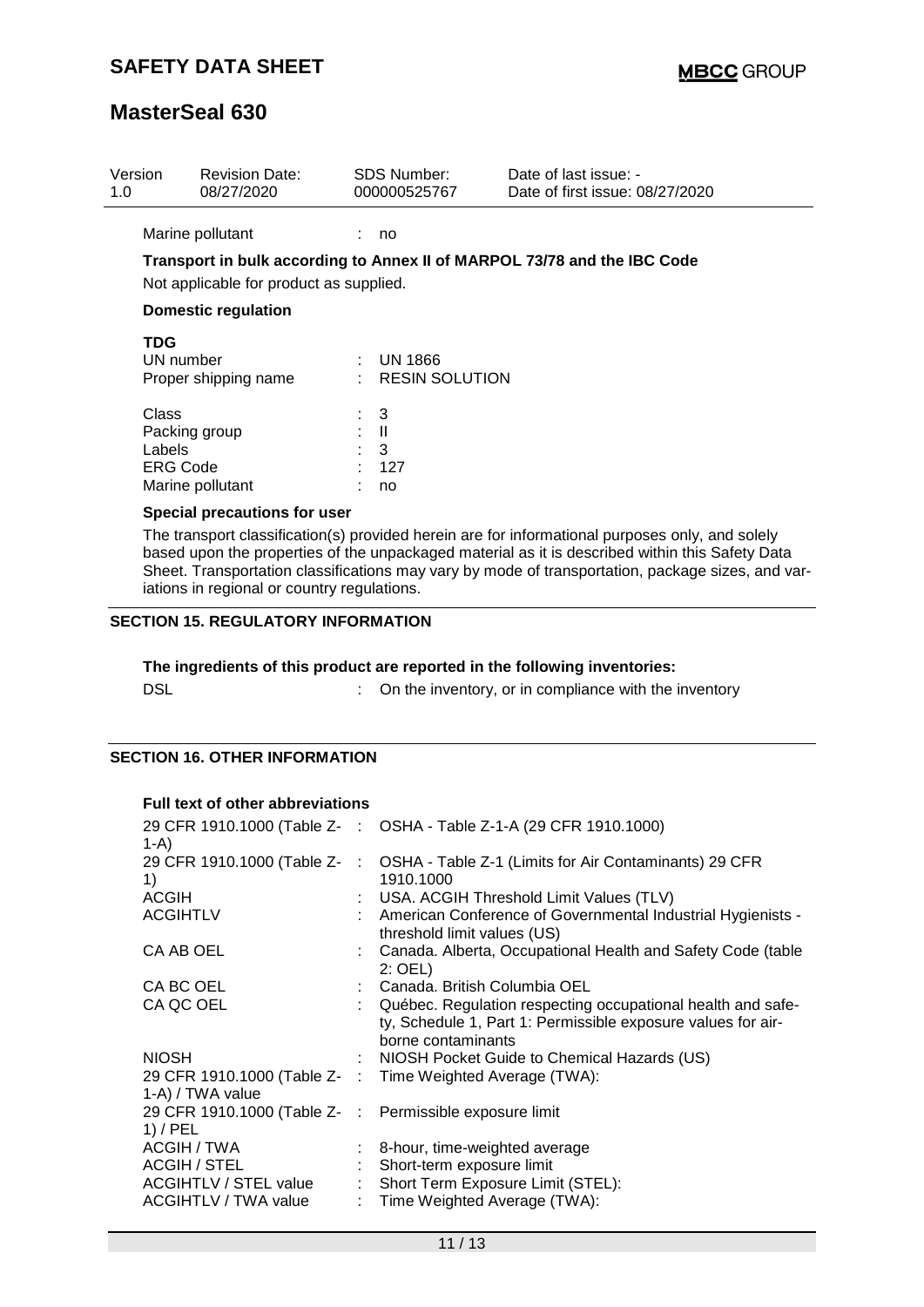| Version<br>1.0                                                                                  | <b>Revision Date:</b><br>08/27/2020 | <b>SDS Number:</b><br>000000525767                          | Date of last issue: -<br>Date of first issue: 08/27/2020                                                                  |
|-------------------------------------------------------------------------------------------------|-------------------------------------|-------------------------------------------------------------|---------------------------------------------------------------------------------------------------------------------------|
| CA AB OEL / TWA<br>CA AB OEL / STEL<br>CA BC OEL / TWA<br>CA BC OEL / STEL<br>CA QC OEL / TWAEV |                                     | : 8-hour time weighted average<br>short-term exposure limit | : 8-hour Occupational exposure limit<br>: 15-minute occupational exposure limit<br>: Time-weighted average exposure value |
| NIOSH / REL value                                                                               |                                     | : Recommended exposure limit (REL):                         |                                                                                                                           |

AICS - Australian Inventory of Chemical Substances; ANTT - National Agency for Transport by Land of Brazil; ASTM - American Society for the Testing of Materials; bw - Body weight; CMR - Carcinogen, Mutagen or Reproductive Toxicant; DIN - Standard of the German Institute for Standardisation; DSL - Domestic Substances List (Canada); ECx - Concentration associated with x% response; ELx - Loading rate associated with x% response; EmS - Emergency Schedule; ENCS - Existing and New Chemical Substances (Japan); ErCx - Concentration associated with x% growth rate response; ERG - Emergency Response Guide; GHS - Globally Harmonized System; GLP - Good Laboratory Practice; IARC - International Agency for Research on Cancer; IATA - International Air Transport Association; IBC - International Code for the Construction and Equipment of Ships carrying Dangerous Chemicals in Bulk; IC50 - Half maximal inhibitory concentration; ICAO - International Civil Aviation Organization; IECSC - Inventory of Existing Chemical Substances in China; IMDG - International Maritime Dangerous Goods; IMO - International Maritime Organization; ISHL - Industrial Safety and Health Law (Japan); ISO - International Organisation for Standardization; KECI - Korea Existing Chemicals Inventory; LC50 - Lethal Concentration to 50 % of a test population; LD50 - Lethal Dose to 50% of a test population (Median Lethal Dose); MARPOL - International Convention for the Prevention of Pollution from Ships; n.o.s. - Not Otherwise Specified; Nch - Chilean Norm; NO(A)EC - No Observed (Adverse) Effect Concentration; NO(A)EL - No Observed (Adverse) Effect Level; NOELR - No Observable Effect Loading Rate; NOM - Official Mexican Norm; NTP - National Toxicology Program; NZIoC - New Zealand Inventory of Chemicals; OECD - Organization for Economic Co-operation and Development; OPPTS - Office of Chemical Safety and Pollution Prevention; PBT - Persistent, Bioaccumulative and Toxic substance; PICCS - Philippines Inventory of Chemicals and Chemical Substances; (Q)SAR - (Quantitative) Structure Activity Relationship; REACH - Regulation (EC) No 1907/2006 of the European Parliament and of the Council concerning the Registration, Evaluation, Authorisation and Restriction of Chemicals; SADT - Self-Accelerating Decomposition Temperature; SDS - Safety Data Sheet; TCSI - Taiwan Chemical Substance Inventory; TDG - Transportation of Dangerous Goods; TSCA - Toxic Substances Control Act (United States); UN - United Nations; UNRTDG - United Nations Recommendations on the Transport of Dangerous Goods; vPvB - Very Persistent and Very Bioaccumulative; WHMIS - Workplace Hazardous Materials Information System

Revision Date : 08/27/2020

We support worldwide Responsible Care® initiatives. We value the health and safety of our employees, customers, suppliers and neighbors, and the protection of the environment. Our commitment to Responsible Care is integral to conducting our business and operating our facilities in a safe and environmentally responsible fashion, supporting our customers and suppliers in ensuring the safe and environmentally sound handling of our products, and minimizing the impact of our operations on society and the environment during production, storage, transport, use and disposal of our products.

IMPORTANT: WHILE THE DESCRIPTIONS, DESIGNS, DATA AND INFORMATION CONTAINED HEREIN ARE PRESENTED IN GOOD FAITH AND BELIEVED TO BE ACCURATE , IT IS PROVIDED FOR YOUR GUIDANCE ONLY. BECAUSE MANY FACTORS MAY AFFECT PROCESSING OR APPLICATION/USE, WE RECOMMEND THAT YOU MAKE TESTS TO